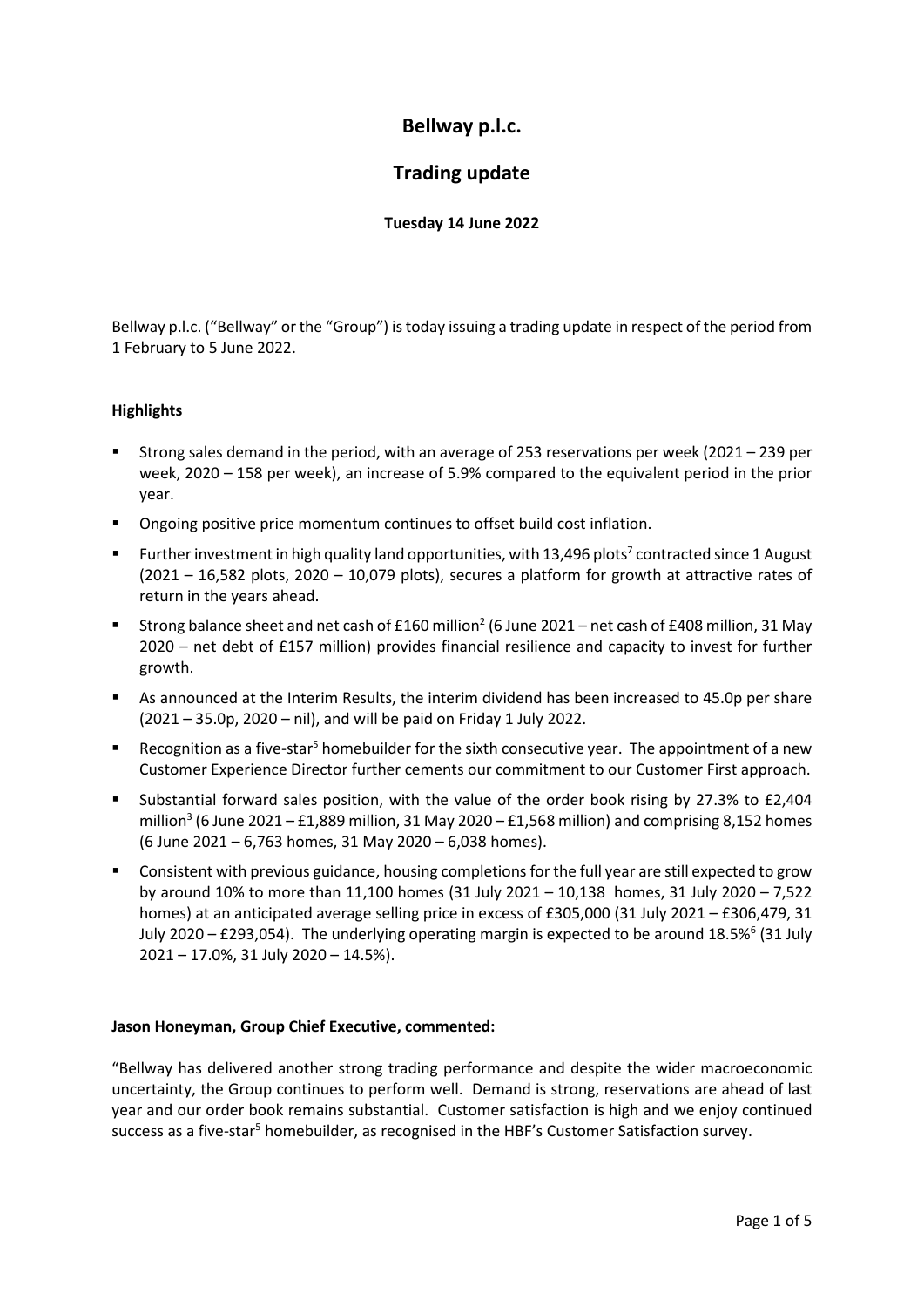"The positive sales market and the further investment we have made in land provides a strong platform to enable the Group to continue its growth strategy in the years ahead."

#### **Market and current trading**

The demand for our high-quality new homes remains strong, supported by our well-designed, locally elevated 'Artisan Collection' product range and our continued investment in land in popular locations. The pricing environment is favourable and although modest interest rate rises and increasing fuel costs are contributing to a rise in the cost of living, our affordable and energy efficient new homes provide an attractive proposition for customers.

Since 1 February, the overall reservation rate rose by 5.9% to an average of 253 per week (2021– 239 per week, 2020 – 158 per week). The average private weekly reservation rate was 198 per week (2021 – 193 per week, 2020 – 120 per week), an increase of 2.6%, with this achieved from an average of 240 outlets (2021 – 266). Customer confidence is strong and the cancellation rate since 1 August remains low at 13% (2021 – 13%, 2020 – 15%).

Although the reservation rate has increased, the utilisation of Help-to-Buy continues to fall, having been used by customers in 16% of transactions (2021 – 22%, 2020 – 39%), with uptake most pronounced on apartment schemes in, and around, London, where the Group has reduced its exposure over recent years. While comparatively more expensive, the availability of responsible, higher loan-to-value mortgage lending is gradually improving. This, together with expected outlet growth in the next financial year, will help to mitigate the withdrawal of Help-to-Buy for completions beyond March 2023.

The continued positive trading conditions have led to a further strengthening of our already substantial forward order book, which has risen in value by 27.3% to £2,404 million<sup>3</sup> (6 June 2021 –  $£1,889$  million, 31 May 2020 – $£1,568$  million) and comprises 8,152 homes (6 June 2021 – 6,763 homes, 31 May 2020 – 6,038 homes). This strong forward sales position supports further investment in workin-progress and underpins our previously announced growth ambitionsin respect of this financial year and next.

### **Production and cost control**

As noted at the time of our Interim Results, cost issues persist across the wider sector, with rising energy prices, global supply chain constraints and increasing wage costs all resulting in upward pressure. Overall, build cost inflation has been offset by house price gains and we expect this trend to continue, with our strong forward sales position supporting our drive to optimise prices on future reservations.

Concerns with regards to material availability have generally eased over the course of this calendar year, although there can remain ad hoc shortages at a regional level, with bricks, blocks and roof tiles often on extended lead-in times. Good on-site disciplines and familiarity with our standard house type range help to ease these production constraints. We are also working collaboratively with our subcontractors and suppliers to manage supply chain volatility and challenges to construction programmes.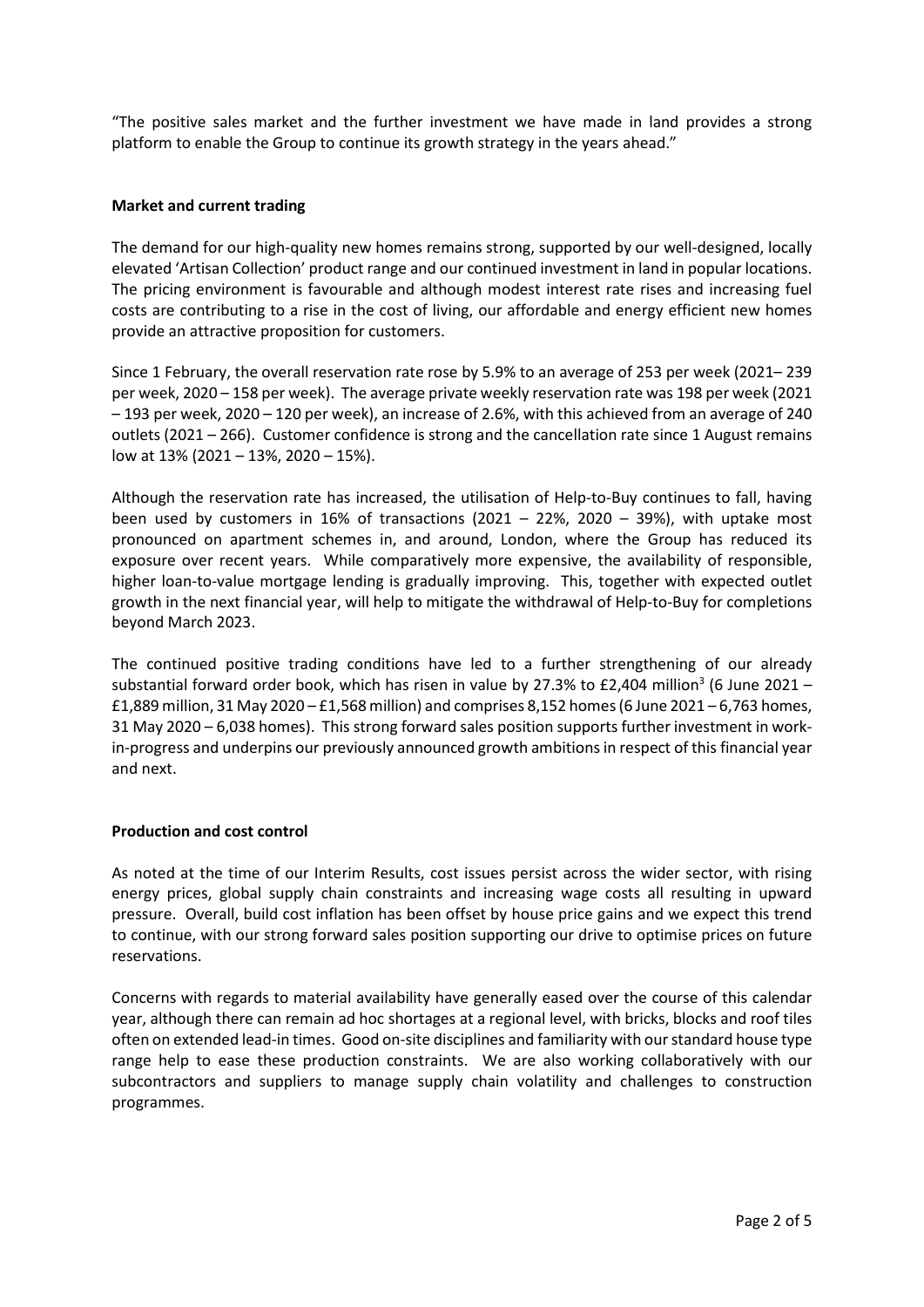#### **Further investment in land supports growth**

Bellway has continued its programme of land investment and our experienced land teams have contracted to acquire some 13,496 plots<sup>7</sup> since 1 August 2021 (2021 – 16,582 plots, 2020 – 10,079 plots), across 76 sites<sup>7</sup> (2021 – 94 sites, 2020 – 56 sites), at attractive rates of return. The value of those plots contracted is £926 million<sup>7</sup> (2021 – £923 million, 2020 – £651 million) and the average gross margin, based upon revenue and cost at the time of acquisition, is around 23%.

The planning system remains slow, constrained by a COVID related backlog, with this continuing to have a dampening effect on outlet openings across the wider sector. Notwithstanding this, Bellway's strengthened land bank, arising from our proactive, yet disciplined investment in land over the past 24 months, is expected to lead to growth in outlet numbers in the next financial year.

### **Financial position**

As at 5 June, the Group had net cash of £160 million<sup>2</sup> (6 June 2021 – net cash of £408 million, 31 May 2020 – net debt of £157 million), representing an ungeared<sup>4</sup> position (6 June 2021 – ungeared, 31 May 2020 – gearing of 5%). The Board expects Bellway to end the year with net cash of around £200 million<sup>2</sup> (31 July 2021 – £330.3 million, 31 July 2020 – £1.4 million), depending upon the timing of land opportunities.

As announced at the Interim Results, in addition to supporting ongoing growth, our strong balance sheet has facilitated a 28.6% increase in the interim dividend to 45.0p per share (2021 – 35.0p, 2020 – nil), and this will be paid on Friday 1 July 2022.

### **Putting customers first**

As previously reported, we are delighted to have retained our status as a five-star<sup>5</sup> homebuilder for the sixth consecutive year, with 93.6% of customers stating that they would recommend a Bellway product to a friend, when responding to the HBF's Customer Satisfaction survey, eight weeks after their moving date.

We have recently appointed a new Customer Experience Director, whose task is to further enhance the customer journey, from the initial reservation process, right through to the post-completion service that we offer.

More broadly, we welcome the introduction of the New Homes Ombudsman later this calendar year and believe this will contribute to a further improvement in standards across the industry.

## **Building safety**

Bellway has always taken its responsibilities seriously with regards to building safety, having previously commenced a programme of remediation works to deal with historical building safety issues. In that regard, since 2017 and up to 31 January 2022, the Group has already set aside a total of £186.8 million, in relation to apartment buildings over 11 metres in height, which were generally built within our 10 to-12 year warranty period.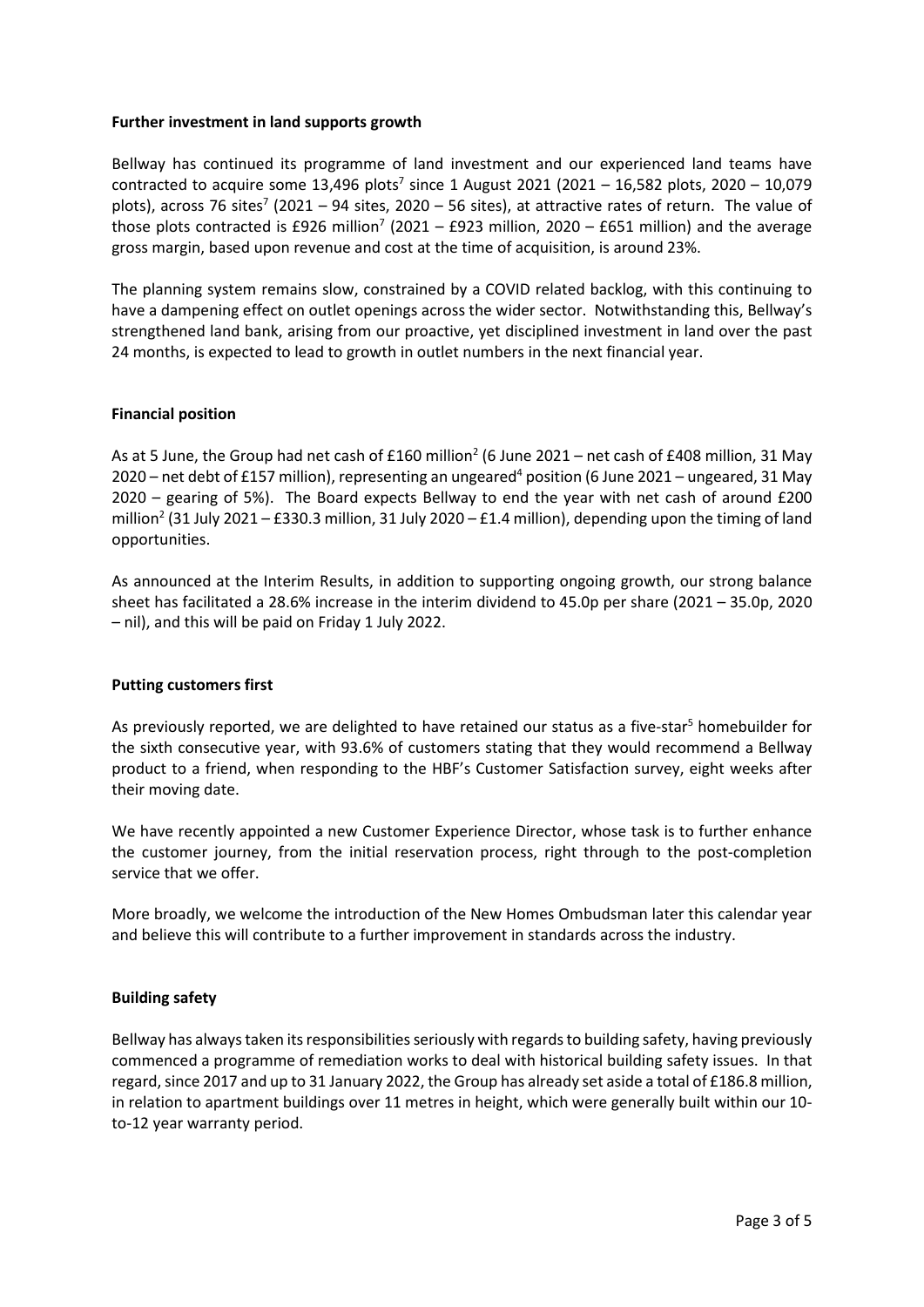On 7 April 2022, we announced that this commitment would be extended to include buildings constructed by the Group since 5 April 1992 and further pledged to reimburse any costs incurred to date by the Building Safety Fund and the ACM Fund. Our estimate of the cost of these additional commitments remains unchanged at around £300 million, in addition to the £186.8 million already set aside since 2017.

The additional cost is significant and, notwithstanding that all buildings secured regulatory consent at the time of construction, it demonstrates our comprehensive and responsible approach towards building safety. The amount is expected to be recognised as an adjusting item for the year ending 31 July 2022 and is in addition to our contribution to the Residential Property Developer Tax, which is broadly charged at 4% of taxable profits from April 2022.

We have appointed a Managing Director to lead our new Building Safety division, whose remit includes the proficient remediation of legacy schemes, in a cost-effective manner. This division will be separately resourced so as not to detract from day-to-day operations and growth prospects elsewhere in the Group.

#### **Outlook**

As a result of the ongoing strong trading performance and in line with previous guidance, the Board continues to expect the Group to deliver volume growth of around 10% this year, to over 11,100 homes (31 July 2021 – 10,138 homes, 31 July 2020 – 7,522 homes). The average selling price is expected to be over £305,000 (31 July 2021 – £306,479, 31 July 2020 – £293,054) and the underlying operating margin is expected to be around  $18.5\%$  (31 July 2021 – 17.0%, 31 July 2020 – 14.5%). In addition, the Board still expects the Group to deliver further volume growth, in financial year 2023, to an annual output of around 12,200 homes.

More broadly, and while recognising the macroeconomic risks, Bellway is in a robust position. It benefits from a substantial order book, a strengthened land bank and a well-capitalised balance sheet. Bellway's responsible approach to business will continue to benefit our stakeholders over the longer term and ensures that the Group is well placed to generate further value for shareholders in the years ahead.

- 1 All figures relating to completions, order book, reservations, cancellations and average selling price exclude the Group's share of its joint ventures.
- 2 Net cash/debt is cash plus cash equivalents, less debt financing.
- 3 Order book is the total expected sales value of reservations that have not legal completed.
- 4 Gearing is net debt divided by total equity.
- 5 As measured by the Home Builders' Federation using the eight week NHBC Customer Satisfaction survey.
- 6 The underlying operating margin is the operating profit (before net legacy building safety expense) divided by total revenue.
- 7 Includes the Group's share of land contracted through joint venture partners comprising nil plots (2021 600 plots, 2020 – 203 plots), with a contract value of £nil (2021 – £32.7 million, 2020 – £15.3 million) across no sites (2021 – one site, 2020 – one site).